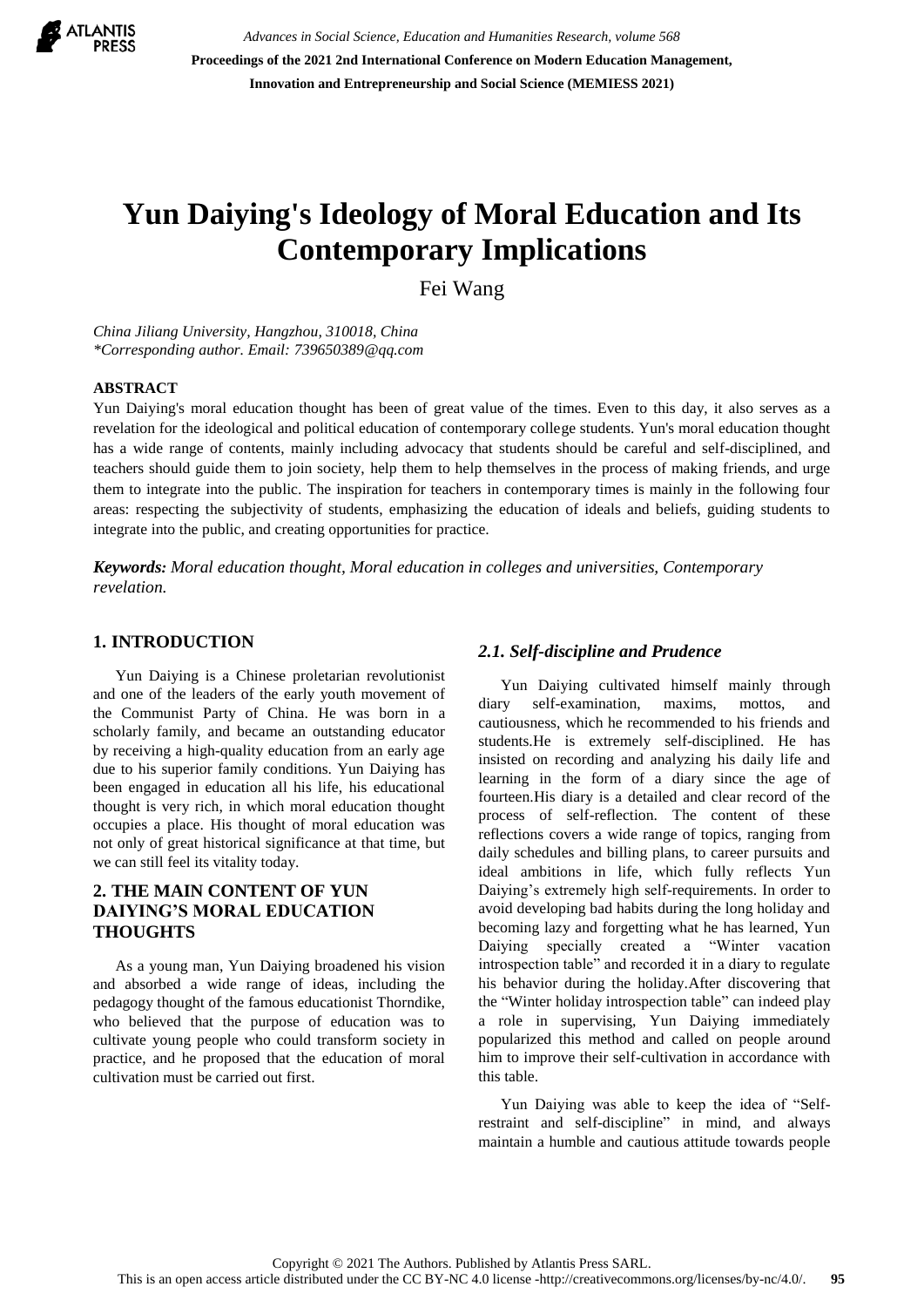and things. He is more able to conduct self-analysis, be cautious, and consciously abide by various moral codes when alone. He believes that only by facing up to the shortcomings, can we truly achieve "Knowing, repentance, correction". In order to correct his mistakes and correct his behavior, Yun Daiying would even keep pushing himself through the form of scoring. For friends who have the same shortcomings and faults as himself, Yun Daiying is always strict in self-discipline, and he has changed from starting with self first, and then working outward. His behavior and attitude undoubtedly played a great role model for the people around, under his guidance, many people began to value selfexamination, self-cultivation, and eventually grew into people with lofty ideals to promote social progress.

#### *2.2. To Join the Community*

Yun Daiying had a strong sense of responsibility for his country and society, and he struggled all his life for the future and destiny of the Chinese nation and the freedom and happiness of the Chinese people. His life of struggling to rejuvenate China is undoubtedly a role model for countless progressive youths.He has realized his ideals and beliefs step by step and guided constantly progressive young people on the road of revolution in his actions. Yun Daiying believes that the improvement of people's moral character can not be separated from the inner self-reflection of individuals, but also from the external training and promotion of society, people should actively participate in the promotion of social development activities. He proposed that people should improve social cultivation from the following eight aspects.

First, social morality. Citizens should regard social and public affairs as their own undertakings. Second, public interest. The Chinese people who want to develop social undertakings should put the collective interests first, be selfless and seek their own reasonable interests on the premise of meeting the collective interests. Third, sincerity. If you want to get things done with others, you have to be honest with them. Fourth, be cautious. Pay close attention to the outside world and your own words and deeds, to avoid adverse or unfortunate things. Fifth, be modest. In order to win the respect of others, it is necessary to keep a modest moral character and not be conceited. Sixth, obedience. Social solidarity requires obedience. The obedience here does not mean obeying power, but obeying the truth and obeying the majority. Seventh, be polite. To engage in social undertakings, one should have good cultural attainments. Eighth, altruism. Yun Daiying hopes that citizens can reach the realm of serving the people, and they can always take social responsibility as their responsibility no matter what job they are in.

#### *2.3. "Help Yourself and Help Others"*

Yun Daiying advocates making friends for self-help, by learning from friends to achieve the purpose of "Selfhelp", and making progress with friends in the process of learning from friends so as to achieve the purpose of "Helping others".Yun Daiying attaches great importance to making friends with like-minded people. He will always seriously consider the opinions and suggestions put forward by friends, and promptly correct shortcomings and make up for deficiencies. At the same time, he will also point out the shortcomings of his friends and help them to correct their shortcomings and get promoted. Yun Daiying believes that helping others is also one of the ways to shape noble qualities. People can constantly hone their will in the process of helping others, and they will no longer be easily induced by bad things.

Yun Daiying's idea of "Self-help and help others" not only influenced his friends around him, but also continuously promoted more people to help each other through the establishment of mutual aid club for selfcultivation. Yun daiying's mutual aid club takes "Brainpower, self-help and help others" as its tenet. Its members always supervise and encourage each other, and constantly regulate their words and deeds with high moral codes. Focusing on "Benevolence, wisdom and courage", Yun Daiying put forward a moral standard centered on "Virtue" and formulated about eight precepts. The mutual-aid club holds a meeting every day, in which criticism and self-criticism are carried out among members, and the ideological level of the members is generally improved in the remarks. In addition, Yun Daiying also summed up the art of helping others based on personal experience.

#### *2.4. Integrate into the Masses*

Yun Daiying believed that many intellectual youths were often too proud of their status to integrate well with the masses. He was unable to cooperate well with others and lacked the "cultivation of mass life. Only by collaborating with each other and mobilizing the masses can we create a great synergy. This was the only way to effectively change China's poor, backward, and corrupt society. Yun believed that integration with the masses must begin with oneself, "refrain from arrogance and vices," and always be peaceful and humble in one's dealings with others. He should be open and courteous to others. Only after others feel their sincerity can they return it with "the most sincere heart". In the process of interacting with others, one should always think of others, disregard fame and fortune, and be self-reliant. Yun also suggested that students should always reflect on themselves when dealing with others. Once they find a fault, they should make every effort to correct it. At the same time, they should accept the advice of others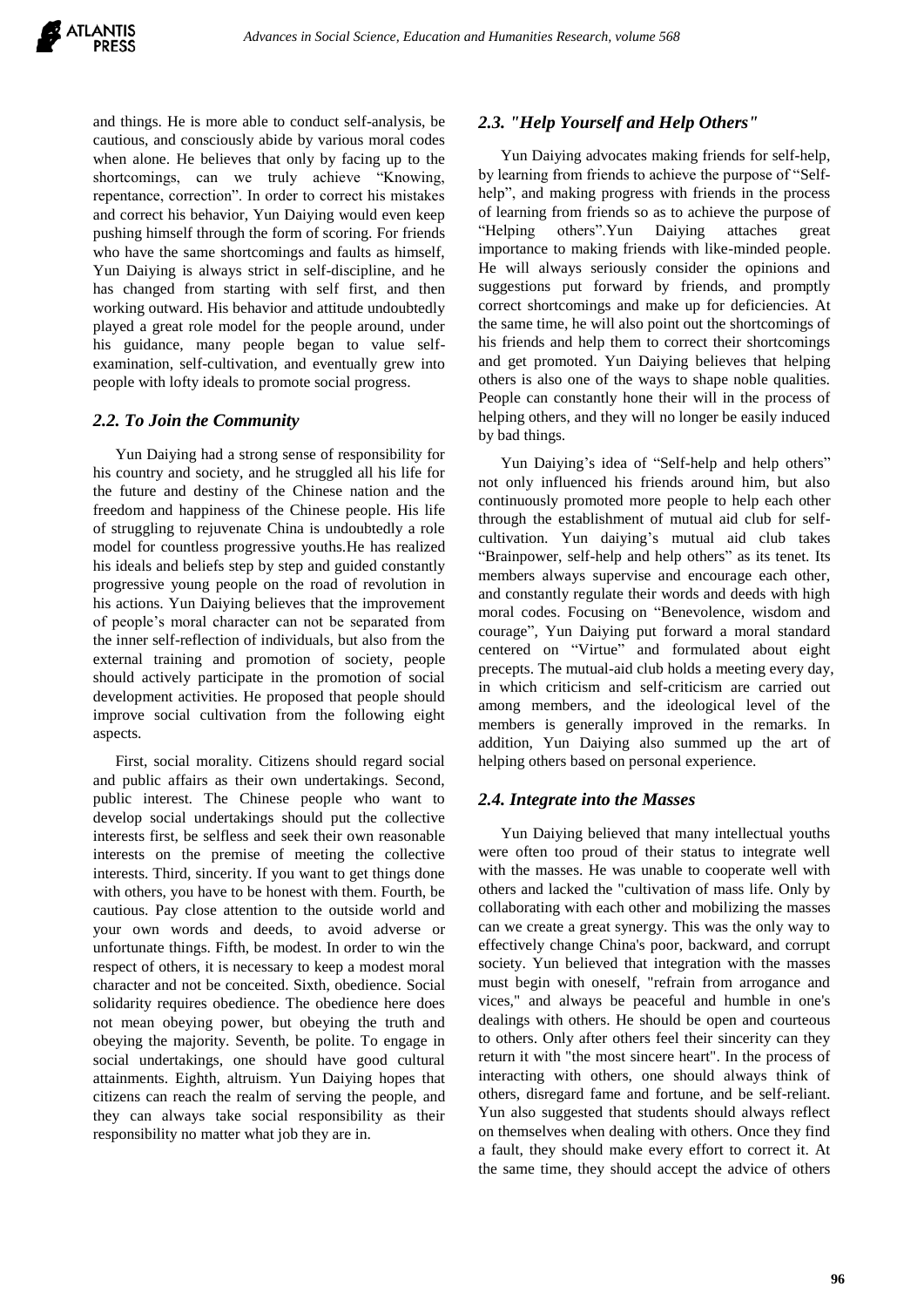and give timely advice to their friends. In this way, "no fault is unknown, and no knowledge is uncorrected". It is not easy for students who are born in better circumstances to truly integrate themselves into the masses, so Yun Daiying attaches great importance to fostering the awareness of the masses among young people and enables students to have a deep understanding of the people's situation, to improve their ability to mobilize the masses and fight alongside them by conducting social surveys and other forms.

## **3. CONTEMPORARY REFERENCE OF YUN DAIYING'S MORAL EDUCATION THOUGHTS**

Yun Daiying's thought of moral education has successfully guided numerous men of insight to combine personal cultivation with social progress, and has played an indelible positive role in the success of China's revolutionary cause. Even in contemporary times, Yun Daiying's moral education thought also has certain reference function for the ideological and political education of college students.

## *3.1. Respect the Status of Students as the Main Body and Improve Their Self-education Ability*

At present, the importance of students' selfeducation is neglected in ideological and political education in colleges and universities. Contemporary college students live in an open and free information society, and their cognitive approaches are constantly broadened, so it is difficult for them to accept the indoctrination model of moral education.

The main thread of "Self-government" runs through the contents of Yun Daiying's thought of moral education, such as self-discipline, self-examination and self-help. For both intellectual education and moral education, Yun Daiying opposed the traditional teaching method of injection education, and advocated respecting students' subjective status so that students can acquire the ability of self-education. This points out the direction for today's ideological and political education.

Colleges and universities should respect the subject status of students, pay attention to arouse the selfconsciousness of students, and adjust the ways and means of ideological and political education in time, so as to fully arouse the enthusiasm and initiative of the educational object. Educators should be aware of the ideological reality of the objects of education. On the one hand, we should conduct heuristic guidance on the basis of respecting the personality and rights of the objects of education, on the other hand, according to the differences of students' cognitive level, family environment and physical and mental quality, we can give classified guidance and teach students according to their aptitude, so that the internal moral needs of the educational objects can be stimulated, and they take the initiative to internalize their ideological and moral cognition.

## *3.2. Attach Importance to the Education of Ideals and Beliefs and Enhance the Awareness of Social Responsibility*

While the market economy promotes the economic development of China, all kinds of complicated ideological trends also bring some negative effects to college students' thoughts. College students, whose minds are not yet fully mature and who lack accurate judgments about things, present prominent problems such as lack of ideals and beliefs, money worship, hedonism, and extreme individualism, and lack the lofty ideals and firm beliefs in Marxism to fight for the construction of the motherland. In this regard, we can draw some lessons from Yun Daiying's moral education.

Yun Daiying integrated patriotic education into his moral education, guiding his students to devote themselves to the cause of society and to save the country. He believes that young people should not only improve self-cultivation to transform the society, but also constantly sublimate their value cognition in the process of transforming the society.

First of all, colleges and universities should make college students consciously establish Marxist belief on the basis of improving their discernment ability. Only when college students have the ability to distinguish right from wrong and have their own judgment on things can they not be easily invaded by those wrong thoughts. Teachers should teach students how to think and judge, and build their beliefs on the basis of their full cognition. Secondly, we should strengthen the education of socialist core values of college students and enhance their sense of social responsibility. To improve the patriotic enthusiasm of college students is an indispensable step to cultivate their sense of social responsibility. The university can cultivate their sense of ownership by organizing some campus activities with the theme of social hot events.

## *3.3. Guide Students to Integrate into the Masses and Cultivate the Culture of Life of the Masses*

At present, many families and schools only focus on the material needs of their children to meet the onesided emphasis on academic achievement, ignoring their mental health and moral education. Such a social environment easily makes them form extreme individualistic values, take the view of "Money first" as the standard of all measurement, and ignore personal moral cultivation and the observance of social morality.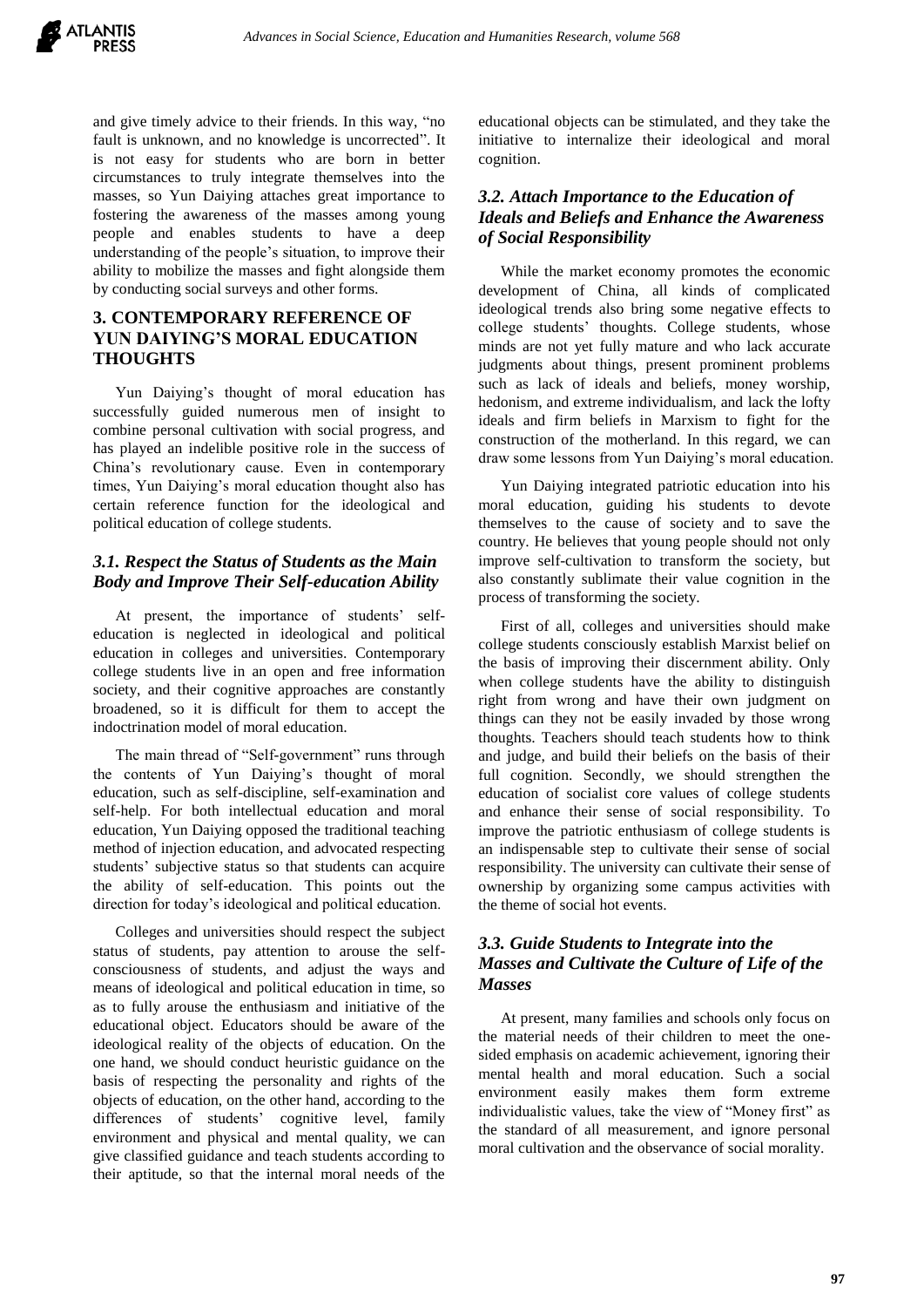Yun Daiying, who wrote specifically about the necessity and basic requirements of self cultivation in mass life, argued that the power of the individual is not enough to create a new world, and that only by joining the masses and uniting can we change society and save the country. From today's point of view, the so-called group cultivation means being able to unite and cooperate with others under the guidance of collectivist values, putting collective interests first.

The aim of ideological and political education in colleges and universities is to guide students to integrate into the socialist family, and finally to promote social development through collective solidarity and cooperation. Specifically, it can provide more opportunities for students to participate in collective activities, in which they can feel the power of unity and cultivate their ability to communicate and cooperate with others.

## *3.4. Create Practical Opportunities and Consolidate Educational Achievements*

In the traditional ideological and political education, educators have always separated themselves from practice and only paid attention to inculcating students with theoretical knowledge. As a result, although some educatees have a certain moral cognition, they often show weak will and inconsistent knowledge and behavior in daily life.

Yun Daiying attaches great importance to practice, he believes that empty talk would mislead the country, and that saving the country should be carried out in practice. We should start with what we can do around us. He led the students to carry out practical activities, so that students in practice to understand the national conditions, enhance capacity, and ultimately hone a higher moral cultivation. Only through practice, can college students successfully externalize the internalized theory into individual action. The ultimate goal of ideological and political education in colleges and universities should be practice.

Practice can also enable students to consciously accept the theory of education, thus consolidating the achievements of ideological and political education. The ideological and political education in colleges and universities needs to change the boring theory indoctrination and guide the students to accept ideological and political education consciously in practice, so as to cultivate talents who meet the needs of the society. Colleges and universities should strengthen practical teaching and pay attention to students' personal experience in practical activities. Students can externalize the perceptual understanding of moral education into concrete behaviors in the process of participation, and practice civic moral norms in daily life through carrying out and participating in practical activities, making use of college students' campus cultural activities, volunteer activities, social practice and other ways.

### **4. CONCLUSIONS**

The contemporary college students are in the new era that China is approaching the center of the world stage and making greater contributions to mankind. They are faced with both enormous opportunities and equally severe challenges, which brings forward higher and newer requirements for college moral education and the quality of college students. In the years when Yun Daiying lived, the society was in violent turmoil, and the country and the nation were in peril. Under the background of this era, he took it as his duty to explore the way to save the country all his life. Under the guidance of Marxism, he combined his youth movement experience with his educational practice, and gradually formed and developed his moral education thought.

Yun Daiying's thought of moral education has its historical value, and certain reference significance and reference value for the further development and practice of moral education thought in today's society. By summing up the contents of his moral education thought, this paper explores the concrete ways to integrate his moral education thought into contemporary moral education practice, so as to better train the excellent successors called for by the new era, and lay a solid talent foundation for realizing the Chinese dream of the great rejuvenation of the Chinese nation.

#### **REFERENCES**

- [1] Yun Daiying. Yun Daiying's Diary [M]. Beijing: Party School of the Central Committee of the Communist Party of China Press. 1981.
- [2] Li Liangming, Zhong Detao. Yun Daiying's Chronology [M]. Wuhan: Huazhong Normal University Press. 2006.
- [3] Wang Hongshang. Research on Yun Daiying's Youth Education Thought [D]. Yunnan Normal University, 2016.
- [4] Li Yingying. Yun Daiying's view of youth ideology and political education and contemporary revelation [D]. Huazhong Normal University, 2019.
- [5] Zhang Wei, Lin Shendan. The historical characteristics of Yun Daiying's youth education thought and its contemporary value [J]. Party History Bo Cai (Theory),2016(07):17-19.
- [6] Li Bing. Yun Daiying's educational thought and its practical significance [J]. Pinnacle Classics, 2020(08):36-38.